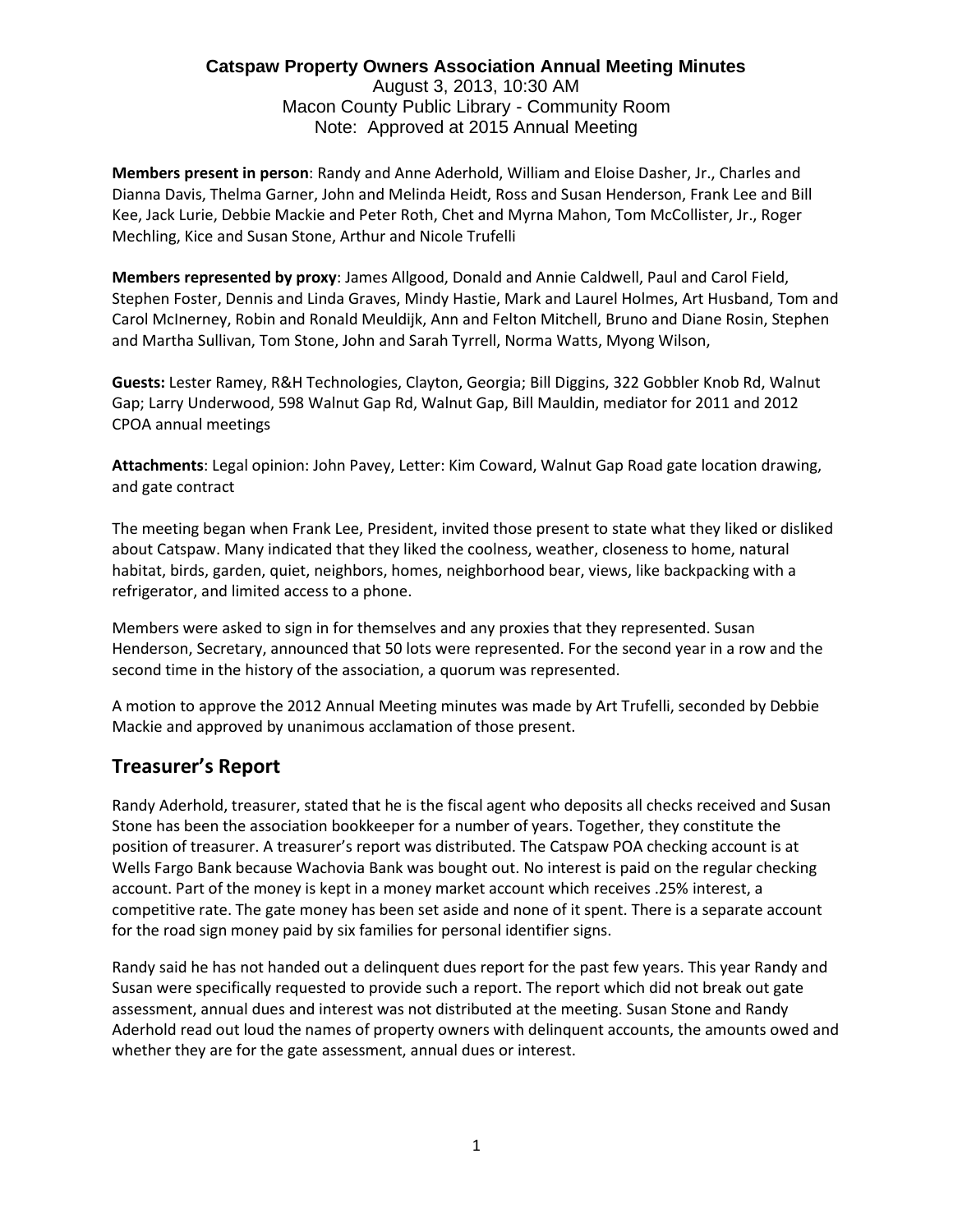August 3, 2013, 10:30 AM Macon County Public Library - Community Room Note: Approved at 2015 Annual Meeting

Bill Diggins and Larry Underwood, guests, from the Walnut Gap gate committee and Lester Rainey of R&H Gate Company, were recognized by Randy Aderhold as they walked into the meeting and were introduced by Bill Kee, Gate Committee Chair.

Billy Dasher said that he was pleased with the low cost of dues per lot and thought it was a great bargain for decent roads.

Susan Henderson stated that Steve Nelson/ABE Investments (Lot 27) sent a \$650 check for dues that has not been cashed by the treasurer. Frank Lee said that he would check on Steve's uncashed check.

Susan Stone said that you can put a lien on property for unpaid dues, but can't collect money until the property is sold. Dues are due on December 31. If people don't send their check until the next summer, that money is not available for spring and summer maintenance. Frank Lee said the governance committee should make personal phone calls to each person and find out what prevents them from paying the amounts owed. Thelma Garner said that she was up to date on her dues, but was not paying interest assessed to her lots because she had paid the gate fee assessment that was not earning interest. Ross Henderson asked when the interest was assigned. Susan said that anything paid in the summer is assessed interest. Randy Aderhold said that no interest has been charged on the gate fees.

Susan Stone offered a full accounting of the dues to anyone who requests it. Frank Lee said that the amount of back dues and gate assessments owed has been reduced to \$12,810 from \$16,000 plus.

# **Road Chairman's Report**

Kice Stone, Road Chairman, said that he has been the road chairman for 3 years. While he was dealing with health issues, Bill Watts and Billy Dasher had assumed responsibility for road maintenance.

Last year, with the approval of the board, Catspaw POA spent \$9,672.50 with the contractor, Desoto Trails, from the July meeting through December 12, 2012 for road maintenance which included adding 195 tons of stone on Clayson Rd. from Walnut Gap Road (starting near Woodchuck Lane).

Almost \$4400 was spent on spring maintenance which included 75 tons of stone, much of which also went on Clayson Rd. A lot of work was again completed on Clayson Rd. Wayne Lynch, owner of Desoto Trails, said that this is not a permanent fix for Clayson Rd.

Total road expenditures were \$14,000 which is a little less than what we take in annually. Within the next year, Catspaw may need to consider raising dues to maintain roads.

### **Road Concerns:**

**Thelma Garner** asked "What is the long range plan to maintain the road for my 3 lots (43, 62 and 64)?" (lower portion of Walnut Gap Road) She and her family want to be able to drive to their lots and have not been able to get to their lots for years. "Are there any plans in the future to do some mild maintenance? It needs to be passable." Kice said he would walk the road with Thelma to understand the problem. Thelma said that she has paid dues for years and wants a driveable road to her property. When asked how much of the road she wanted passable, Thelma said she wants road maintenance to go the length of her property to the gate since people owning those lots may want to drive out the gate which connects to Taylor Creek Road.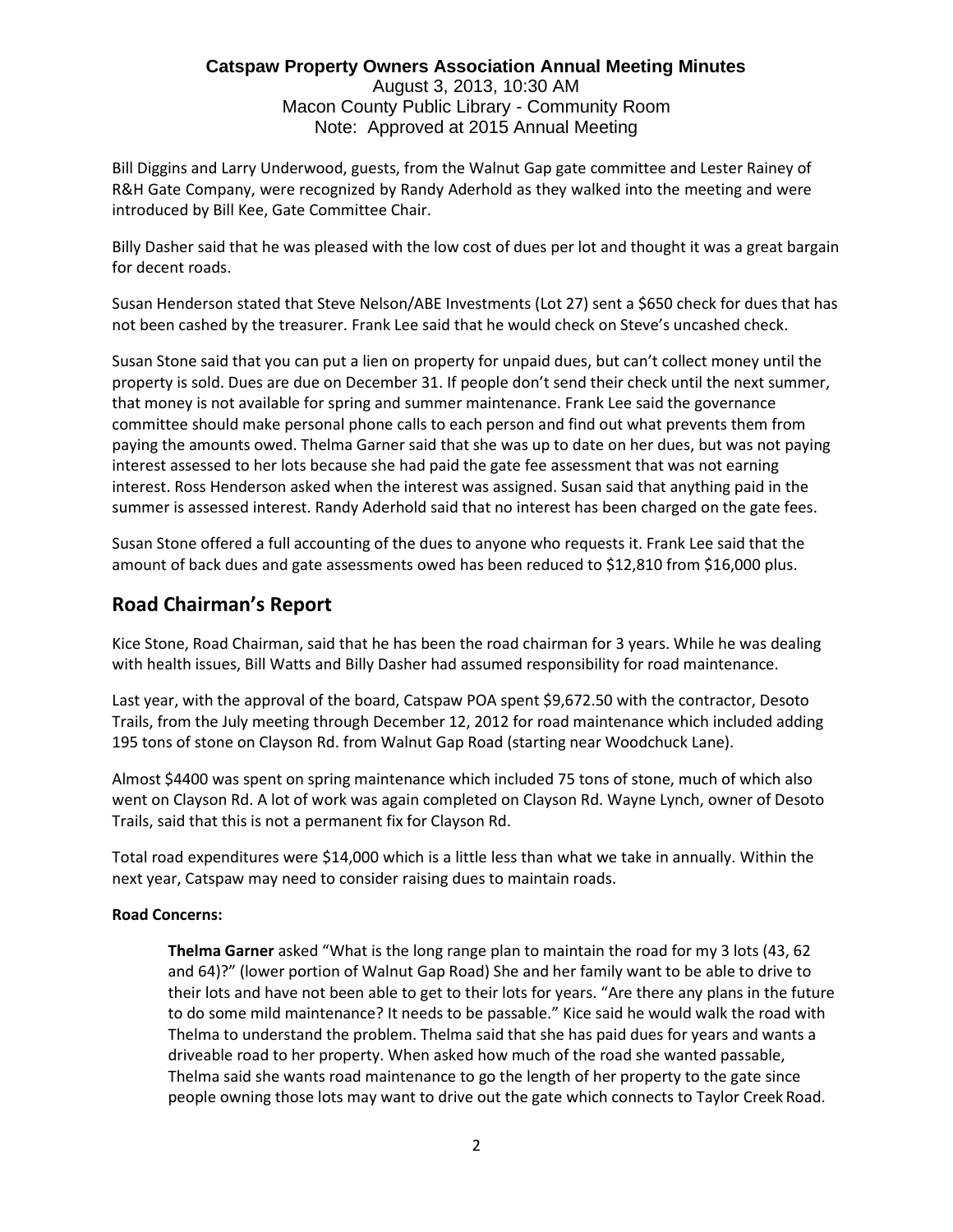### **Catspaw Property Owners Association Annual Meeting Minutes** August 3, 2013, 10:30 AM Macon County Public Library - Community Room Note: Approved at 2015 Annual Meeting

Thelma said that she has asked for maintenance every year and there is never any money to maintain the road to her property. Sid Heidt, Clayson Road, said that there is a requirement for an annual budget in the new bylaws. She said that there should be a long range road plan for her to review.

Kice Stone referred to a May, 2012 quote from Desoto Trails, to fix the area of Walnut Gap Road which would provide access to Thelma's property and create a turnaround. The quote lists 2 days of tractor, 1 day of trackhoe work and 100 tons of stone for a price of \$5,560. Randy Aderhold said that Thelma Garner is entitled to have her road fixed. He said that the road committee will address Thelma's road this year and she is in order to expect her road to be fixed. Thelma said that people should not have to pay extra for a road that they deserve. Susan Henderson suggested that we set a date to get back to Thelma Garner with an answer. Frank Lee said that was not needed if the bylaws passed because of the road committee.

Kice Stone stated that part of the maintenance money goes to support Walnut Gap Road in Walnut Gap.

Susan Henderson reminded people of the opportunity to sign up for the road, governance or communication committees and passed around sign-up sheets.

# **Gate Committee Report:**

**Handouts:** map of proposed location of gate and bid proposal from R&H Gate Company, Pavey legal opinion and a letter from Mrs. Kim Coward.

Bill Kee said that he has been the only Gate Committee chair; he introduced Lester Rainey, President, [R&H Technologies \(](http://www.r-h-technologies.com/)r-h-technologies.com), Clayton, Georgia, the new gate company selected by the gate committee. Two companies were interviewed by the committee: R&H Technologies and Asheville Gate Company. Previously, the gate committee was working with Grindstaff Fence Company, Old Fort, North Carolina, whose owners were killed in an accident and the company closed.

- Lester Rainey described the gate features:
	- o Double swing gate.
	- o Gate opener on both sides. Steel box placed around openermechanism.
	- $\circ$  SOS (Sound Operated Sensor) module which opens gate in response to a YELP siren
	- o Battery backup to open the gate when power is off.
	- $\circ$  Monthly utility cost estimate see last page of handouts for costs + average monthly costs for utilities: phone, electricity including a single vapor light.
	- $\circ$  \$170 per service maintenance call not including parts. A service call is a minimum of two hours. Lester Rainey's company is located in Clayton, GA which is closer than Grindstaff, the original gate company.
	- o R&H Technologies will "throw in"30 gate opener operators.
	- $\circ$  Gate will have a landline telephone connection and we must assume the power is on for the gate to work.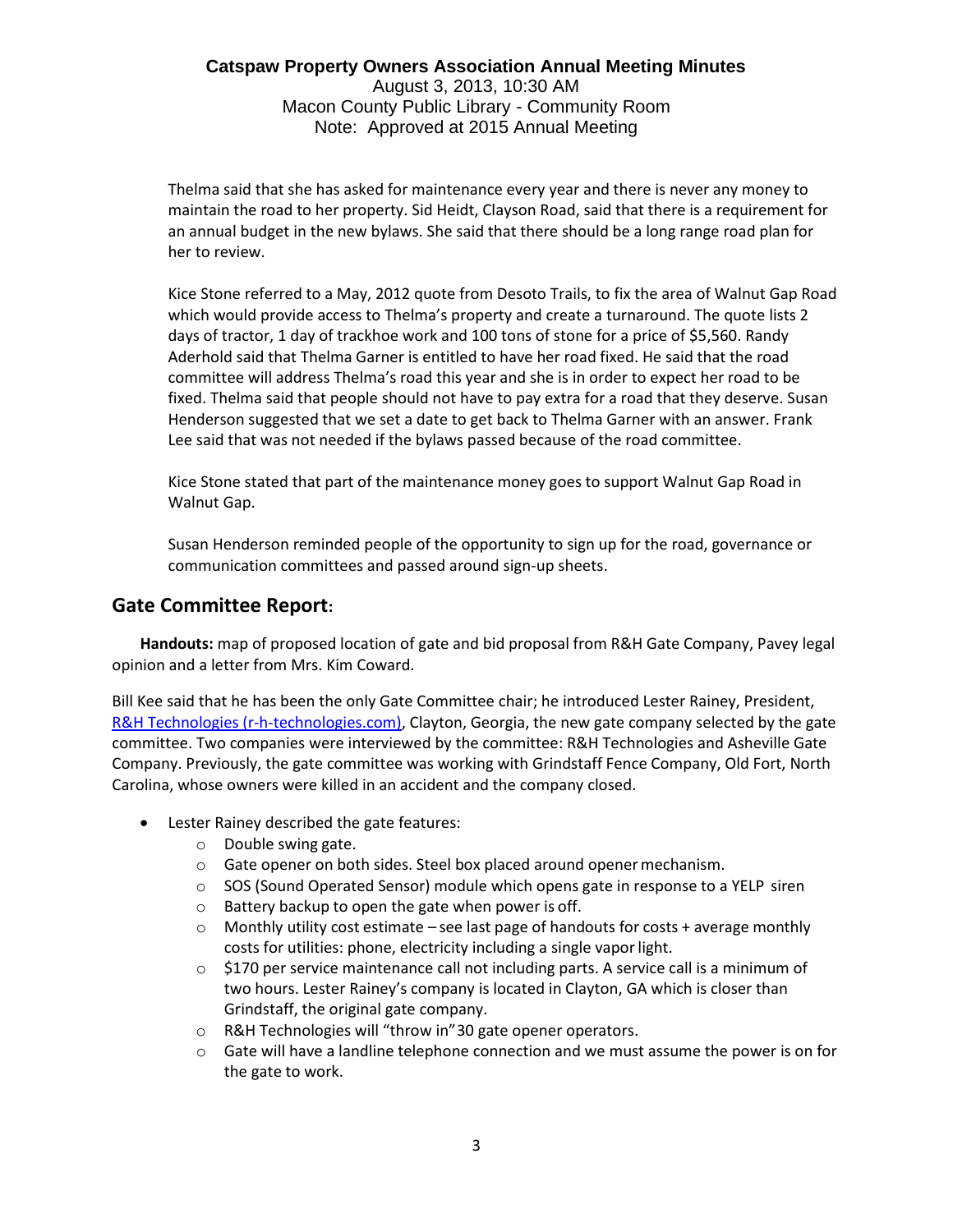August 3, 2013, 10:30 AM Macon County Public Library - Community Room Note: Approved at 2015 Annual Meeting

### **Q & A**

- o **What happens if the power is off to the gate?**
	- Answer: The gate can be programmed to open automatically until the power returns and then closes. It can be set up differently, but that is the typical setup.
- o **What other communities have this same gate?**
	- Answer: Wildcat Cliffs. Yellow Mtn. Vista Grande. Probably, 30 gate systems within 5 miles of Catspaw. Within 10 miles, the number would double.
- o **What if the keypad's landline doesn't work when there is no power?**
	- Manually unlock the gate with a key. There is no manual override on the gate. Frank Lee said they could give everyone a key to all homeowners. It was suggested that a key be hidden on a tree nearby or in a lockbox.
- o **What if you can't get in the gate?**
	- **E** Answer: Call Lester Rainey in Clayton, Georgia. He will make a service call.
- o **What if your cell phone doesn't have service at the gate and most don't?**
	- **E** Answer: Lester Rainey said you would have to drive down the mountain until you could get a signal to call him.
	- **E** If there is no phone service at the gate or at your house, you can't call the gate and leave it open.
	- Bill Kee said the system can support 3000 codes and each property owner could have three phone numbers available.
- o **What is the impact of snow on the gate?**
	- **EXTER 15 Answer:** Snow removal is required from inside for an inward opening gate that opens uphill.
- o **Are the gate operators behind the gate?**
	- Answer: Bill Kee said the distributed drawing is not accurate and from the previous company (Grindstaff), not R&H. Lester Rainey of R&H said that the gate will open in. The drawing that was passed out has not been seen by Lester Rainey and is not an engineered drawing.
- o **Is grading required to build the gate?**
	- **E** Answer: No grading required.
- o **Is a turn around by the key pad needed for anyone that cannot enter through the gate?**
	- **EXED Answer:** Yes, a turn around is needed for anyone that cannot enter the gate.
- o **Can anyone in a car exit the gate?**
	- Answer: Anyone in a car can exit through the gate which is tripped by a metal detector which opens the gate. Anyone can "defeat" or open the gate from inside with a metal object. Bill Kee said that "anyone who wants to get in will get in, but the gate will slow casual traffic."
- o **How sensitive is the gate to lightning?**
	- Answer: Some replacement boards cost over \$1,000 each to replace so he uses an advanced lightning arrestor. In the event of a direct lightning strike Lester Rainey said it will take out the gate.
- o **What is the regular gate maintenance?**
	- Answer: Lubricate hinges, check gates every 6 months, sealed bearings, grease gates. It does have sealed bearings.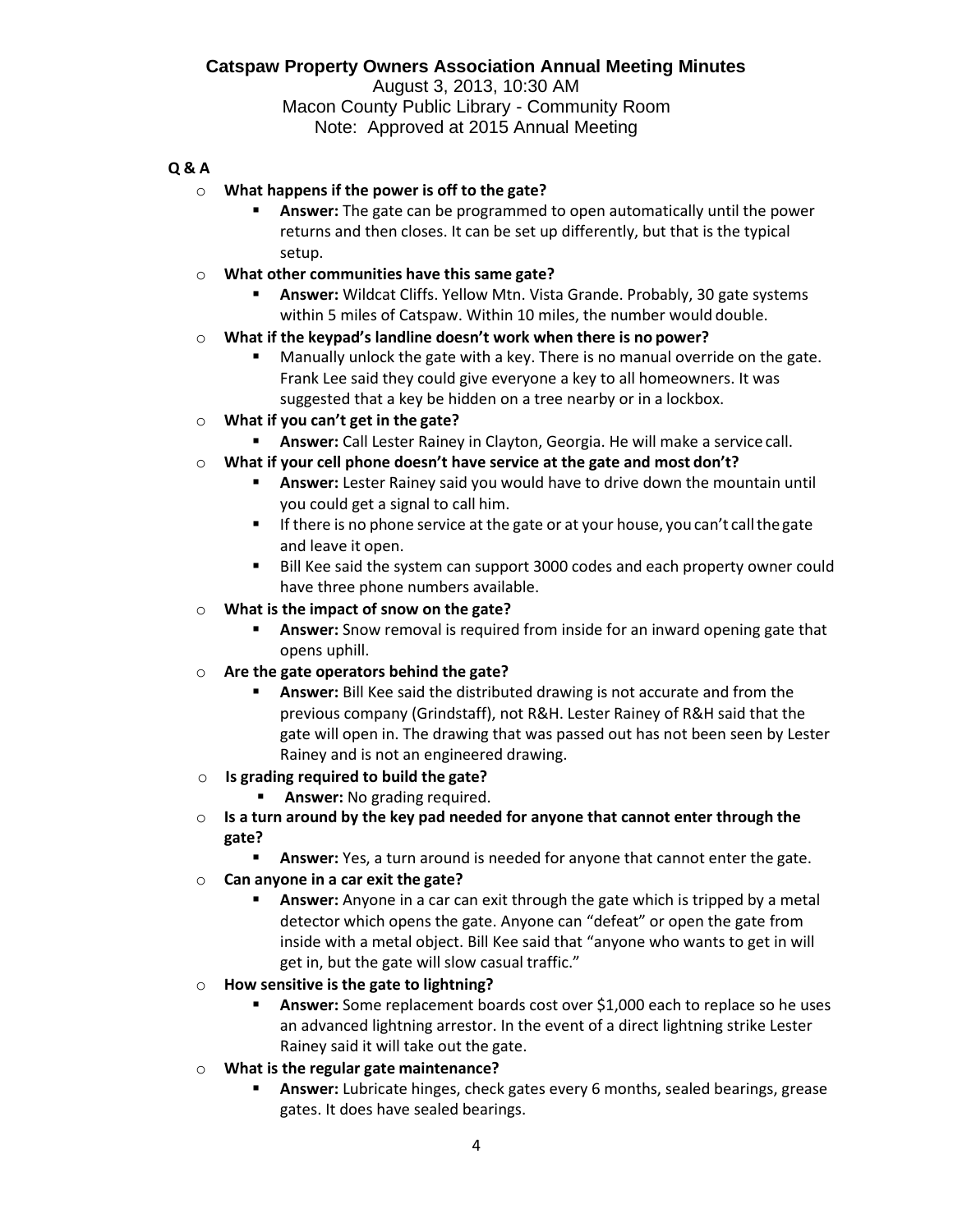August 3, 2013, 10:30 AM Macon County Public Library - Community Room Note: Approved at 2015 Annual Meeting

- o **How often does the gate need to be replaced?**
	- Bill Kee said the gate needs to be replaced at least every 15 years.
- o **Does a gate impact property insurance?**
	- Frank Lee said that his agent in Charleston said his premiums would be lower with a gate.
	- Susan Henderson said two insurance companies (USAA and Farm Bureau) said a gate would not reduce insurance premiums in Catspaw, but a monitored home security system such as ADT would.
- **Proposed agreement between the Catspaw Property Owners Association and Walnut Gap community to manage gate**

#### **Discussion:**

- o Bill Diggins reported on the history of the gate project in Walnut Gap from 2008 to 2013.
- $\circ$  Bill Kee: The next step is to mail out all information to the members and hold a re-vote on the support for the gate and the new proposed agreement. Will not proceed unless a majority of the Catspaw members vote for the gate and the agreement. He said they had a majority in 2010 and want to ensure that there is still a majority in 2013.
- $\circ$  Charles Davis said he was President when original vote was taken to place a gate at the entrance to Walnut Gap by the mailboxes. If there is legitimate controversy, there should be a vote. Bill Kee said that we are adding another step to add an agreement between the communities. Iftheagreementisvoteddown,we'renotgoingforward. If the two communities can not agree as to how they will handle the gate, we will not go forward. Charles Davis said he would like to know about the controversy. Just because there is controversy, there is not a need for vote. Bill Kee said because there is a new step (agreement), a vote is needed. Charles Davis said the vote should only be about the new agreement.
- o Art Trufelli asked,
	- "Is it true that Walnut Gap and Taylor Creek communities do not have an association? That is true.
	- "Is there any controversy in the Walnut Gap and Taylor Creek communities about the gate?" Yes.
	- "How do we protect ourselves from all of those owners if we don't get everyone to sign the agreement?" Bill Kee said we only need a majority of the members to sign the agreement.
- $\circ$  Susan Stone asked, "Do you have a majority (supporting the gate)?" Bill Diggins said that 31 of 60 property owners are in support of the gate. Doziers and Shelton's have backed out. Prestons may also back out.
- $\circ$  John and Martha Dozier have removed their conditional agreement for an easement to place the gate on their property.

#### **Voting on Agreement**

 $\circ$  Bill Kee said that a vote could be held right now on the proposed agreement between Catspaw Property Owners Association and the Walnut Gap community.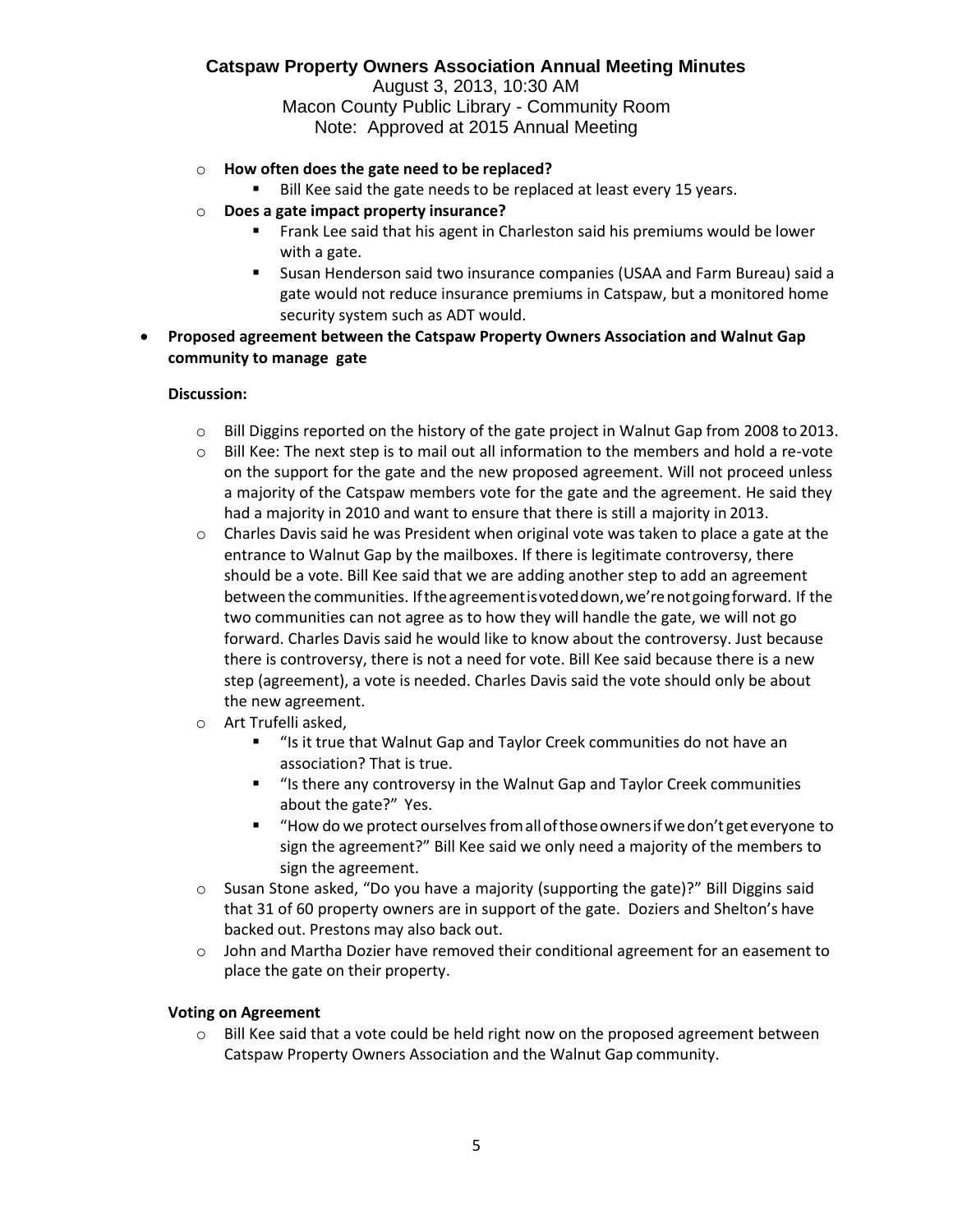#### **Catspaw Property Owners Association Annual Meeting Minutes** August 3, 2013, 10:30 AM

Macon County Public Library - Community Room Note: Approved at 2015 Annual Meeting

- Sid and Meldinda Heidt said that we just received this agreement at this meeting and you're asking us to vote on it? People for whom we have proxies were not told of this vote.
- o **Walnut Gap has no association.** Art Trufelli said , "You are asking us to enter into a partnership with a community that has no association and asking us to pay for ¾ of the gate and to be a party for a lawsuit. I have a problem with the things we are being asked to do after the gate is in because Walnut Gap is unrepresented. I don't want to be responsible for a Walnut Gap lawsuit. If we pass an agreement, we (Catspaw) are all bound, even those who voted against the agreement. Bill Kee agreed that If a suit is brought, weareallpartiestothesuit. ArtTrufelliasked,"Whydon'tthey(WalnutGap) hold us harmless from any lawsuit against their community? Bill Kee said he is not an attorney, but in talking with attorneys, any lawsuit is against both communities. Art Trufelli said, "We have just identified 29 people in Walnut Gap who can object and cause a lawsuit because they did not vote for the gate." Bill Kee said it is not 29 people who object to the gate, but some just don'trespond.
- o **Legal Opinions.** Kice Stone stated that there are opinions out there that say that you don't obstruct a road if you provide everyone with access by giving them a key or device to get through the gate. That was done before decision was made to have the vote.
- o **Legal Issues in Deeds.** Ross Hendersonsaid, "I was asked to be on the gate committee by Bill Kee because of my technical expertise. One of my roles was to investigate the legal issues. It's not just an issue of obstructing ingress and egress, but their deeds say that the roads are open to public use. Ross said that he informed the committee that this was an issue that needed to be explored along with the amount of money it would cost to change the deeds. Kim Coward's letter seems to ignore the issue of a deeded right of way easement requiring roads to be open to the public. An owner of property can enforce having any gate remain open. Kim Coward and her father or father-in-law have both put this language in their deeds.
- o ArtTrufellisaid,"Let'sassumetheseattorneysarecorrect. Theriskofalawsuitisreal. Let Walnut Gap agree to pay for all of the legalfees."
- o Susan Stone said, "If Catspaw (Property Owners Association) has an (insurance) policy and Walnut Gap has a policy, who would cover the cost of a law suit? Bill Kee said that they "called State Farm insurance and a lawsuit is covered." It is a million dollar policy.
- o Charles Davis made the following motion with a second by Art Trufelli:
	- To support and endorse the board's planto have Catpsaw propertyowners vote on approval of the operating agreement with Walnut Gap and if a majority approve move forward to install a shared gate. If not, the gate would not move forward. A written recommendation from the joint gate committee would be included in the ballot along with a minority report if such exists. Further any campaign materials or campaign must be concurrently provided to the Catspaw Board.
- $\circ$  Melinda Heidt pointed out that the Doziers have still not approved the location of the gate on their property. Gate posts cannot be installed without an agreement. Charles Davis said that you must trust the board.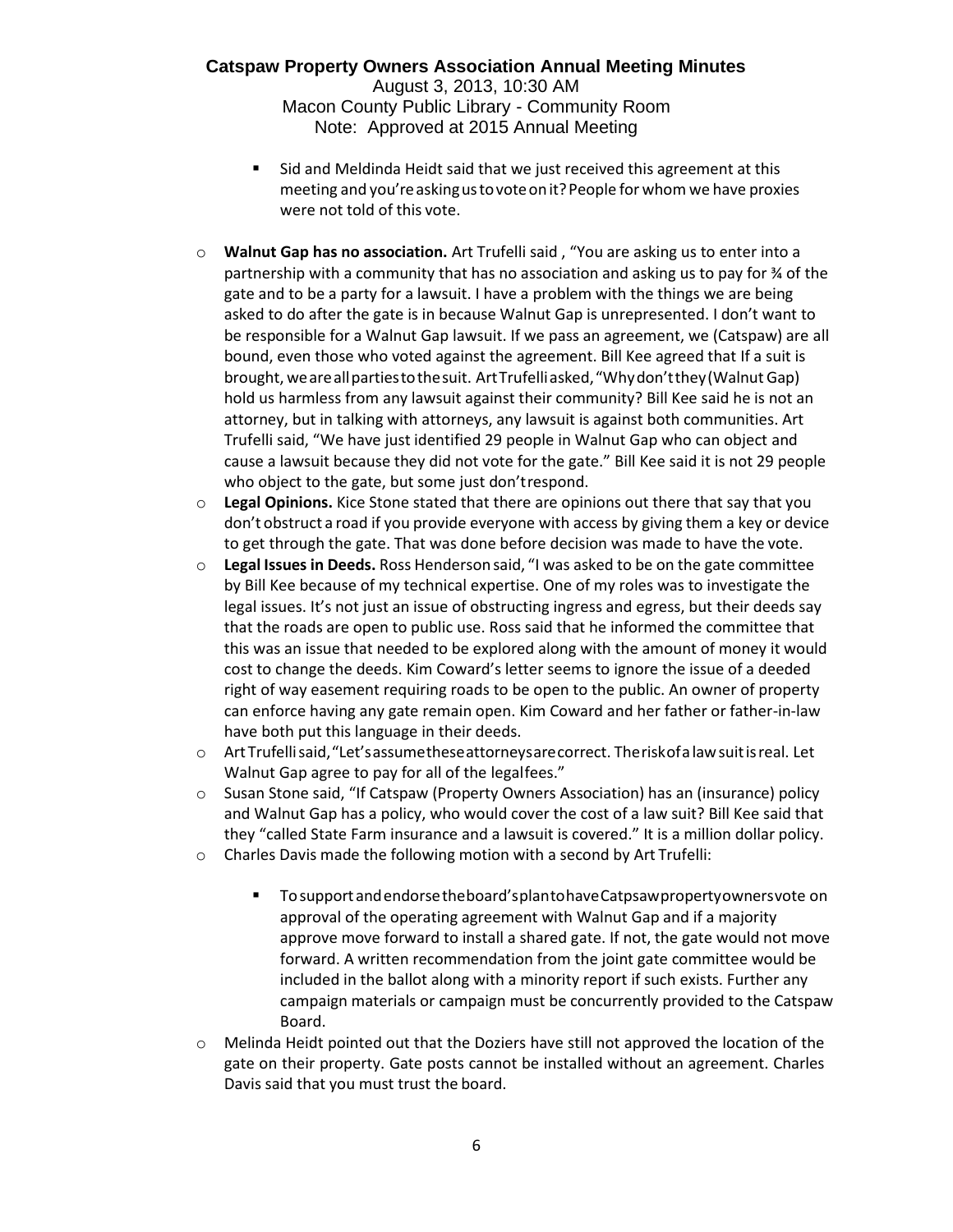August 3, 2013, 10:30 AM Macon County Public Library - Community Room Note: Approved at 2015 Annual Meeting

- Randy Aderhold stated that this is just an expression of thought as the proxies are only for the election of officers. Frank Lee announced that there were 18 voting for and 1 against the motion.
- Art Truffelli asked if the referenced vote would be a written ballot. Yes, it will be a written ballot.

# **Signage Committee Report** –

A Catspaw entrance sign was briefly discussed. Frank Lee, President, suggested it say – "welcome, elevation, founded in 1983 or something to that effect". He passed around drawings that he had made for the welcome sign. No decision was reached as to the content or look of the entrance sign. Roger Mechling has been given the road signs and name signs and is doing instructional signs. Personal property signs are \$48 + sales tax. Give money to Roger Mechling. It takes 3 weeks from the date of order to receive the signs and some time to get posts set. It was anticipated that the road and personal signs would be installed around October 1, 2013.

Frank Lee said he thought there is a budget around somewhere. Signage expenses will be under the auspices of the road committee as a one time expense.

# **Election of Officers and Committees**

Everyone received ballots for each office based on the number of lots and proxies that they hold. Frank Lee has been nominated for President and temporarily relinquished his role for the election of President to Ross Henderson.

**President: Frank Lee,** nominated by Debbie Mackie. Randy Aderhold moved that the nominations be closed. Susan Stone seconded. **Frank Lee was elected without need of a ballot.**

**Vice President: Billy Dasher** was nominated by Susan Stone. Ross Henderson, nominated by Tom McCollister, had previously withdrawn. Randy Aderhold moved that the nominations be closed. Bill Kee seconded. **Billy Dasher was elected without need of a ballot.**

**Treasurer: Charles Davis** was nominated by Susan Stone. Martha Sullivan nominated by Susan Henderson had withdrawn. Randy Aderhold moved that the nominations be closed. Bill Kee seconded. **Charles Davis was elected without need of a ballot.**

**Secretary: Susan Henderson** was nominated by Tom McCollister. **Debbie Mackie** was nominated by Kice Stone from the floor. Ballots were completed, collected and counted. **Debbie Mackie was elected 30/20**.

**Road Officer: Kice Stone** was nominated by Susan Stone**. Billy Dasher,** nominated by Ross and Susan Henderson, had previously withdrawn. Randy Aderhold moved that the nominations be closed. Bill Kee seconded. Nominations were closed. **Kice Stone was elected without need of a ballot.**